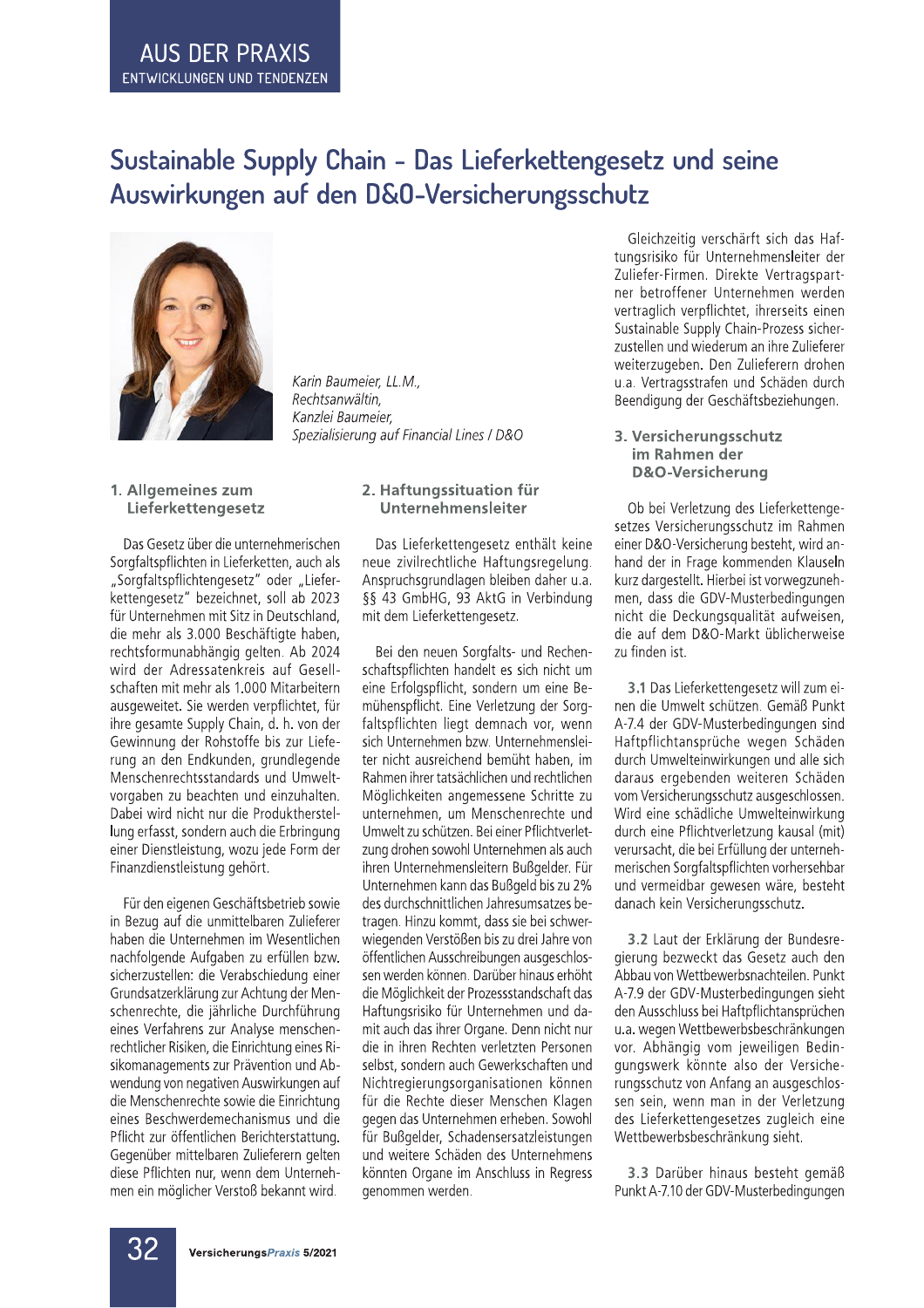# **AUS DER PRAXIS** ENTWICKLUNGEN UND TENDENZEN



kein Versicherungsschutz für Haftpflichtansprüche wegen Schäden aufgrund von Bußgeldern, die gegen den Versicherungsnehmer oder eine Tochtergesellschaft verhängt oder von ihnen übernommen wurden. Damit würde auch im Falle eines Regresses gegen Unternehmensleiter kein Versicherungsschutz bestehen.

Es gibt aber eine Vielzahl von Anbietern, die den Regress von Bußgeldern gegenüber Unternehmensleitern ausdrücklich absichern. Zu der Frage, ob der Regress des Unternehmens gegen seinen Unternehmensleiter zulässig ist, hat das Bundesarbeitsgericht (Urteil vom 29.6.2017 - 8 AZR 189/15) im so genannten Schienenkartellverfahren keine klarstellende Aussage getroffen.

Erhält ein Unternehmensleiter persönlich ein Bußgeld, ist der Versicherungsschutz für dessen Ersatz in der Regel ausgeschlossen. Es gibt aber Versicherungsbedingungen, die zumindest Abwehrkosten gewähren. Auch die Anwendung der so genannten "Strafrechtsschutz-Ausschnitts-Deckung" kommt bei entsprechender Vereinbarung in Betracht. Dann müsste - je nach Wortlaut der Klausel - zugleich mit dem Erlass des Bußgeldbescheides als Ordnungswidrigkeiten-Verfahren ein zivilrechtlicher Anspruch, der unter die Versicherung fallen würde, gegen den Unternehmensleiter geltend gemacht werden. Auch in so einem Fall würde die D&O-Versicherung die Abwehrkosten, ggfs. bis zu einem Sublimit. übernehmen.

Zumindest aber im Rahmen einer selbständigen Strafrechtsschutz-Versicherung werden in der Regel die Kosten der Verteidigung gegen den Bußgeldbescheid auch für das Unternehmen abgesichert.

3.4 Nach Punkt A-7.15 der GDV-Musterbedingungen besteht kein Versicherungsschutz wegen Schäden u.a. aus Ungleichbehandlung oder sonstigen Diskriminierungen. Werden entsprechende deliktische Ansprüche geltend gemacht, könnte der Versicherungsschutz ebenfalls ausgeschlossen sein. Es gibt jedoch Versicherer, die für solche Fälle ausdrücklich Versicherungsschutz gewähren, sogar wenn die Ansprüche nur gegen das Unternehmen geltend gemacht werden und unabhängig davon, ob es sich um einen Personen- oder Sachschaden handelt. Hierfür steht teilweise nur ein Sublimit zur Verfügung.

3.5 Die Frage des Versicherungsschutzes könnte schwierig werden, wenn betroffene Personen gegen das Unternehmen deliktische Ansprüche wegen Körper- oder Gesundheitsverletzung also eines Personenschadens - geltend machen. Soweit das Unternehmen dann zur Zahlung von Schadensersatz verpflichtet wird, besteht wiederum die Möglichkeit, den Unternehmensleiter in Regress

zu nehmen. Ob aber Versicherungsschutz für den Regress besteht, hängt dann u.a. davon ab, ob die Voraussetzungen nach der jeweiligen Definition des Vermögensschadens erfüllt sind.

Gemäß Punkt A-1 Absatz 2 der GDV-Musterbedingungen sind Vermögensschäden solche Schäden, die weder Personenschäden (Tötung, Verletzung des Körpers oder Schädigung der Gesundheit von Menschen) noch Sachschäden (Beschädigung, Verderben, Vernichtung) oder Abhandenkommen von Sachen) sind, noch sich aus solchen Schäden herleiten. Nach dem GDV bestünde also kein Versicherungsschutz.

Viele Versicherer gewähren jedoch Versicherungsschutz auch für solche Schäden, die aus einem Personen- oder Sachschaden folgen, die Pflichtverletzung der versicherten Person jedoch nicht für diesen Personen- oder Sachschaden. sondern ausschließlich für den damit im Zusammenhang stehenden Vermögensschaden ursächlich war. Ebenfalls wird je nach Bedingungswerk Versicherungsschutz für Schäden gewährt, die aus Personen- oder Sachschäden Dritter folgen. es sich jedoch nicht um deren Ersatz, sondern um den der Versicherungsnehmerin oder einem Tochterunternehmen bzw. mitversicherten Unternehmen daraus entstehenden eigenen Schaden handelt. Es wird entscheidend auf die Definition des